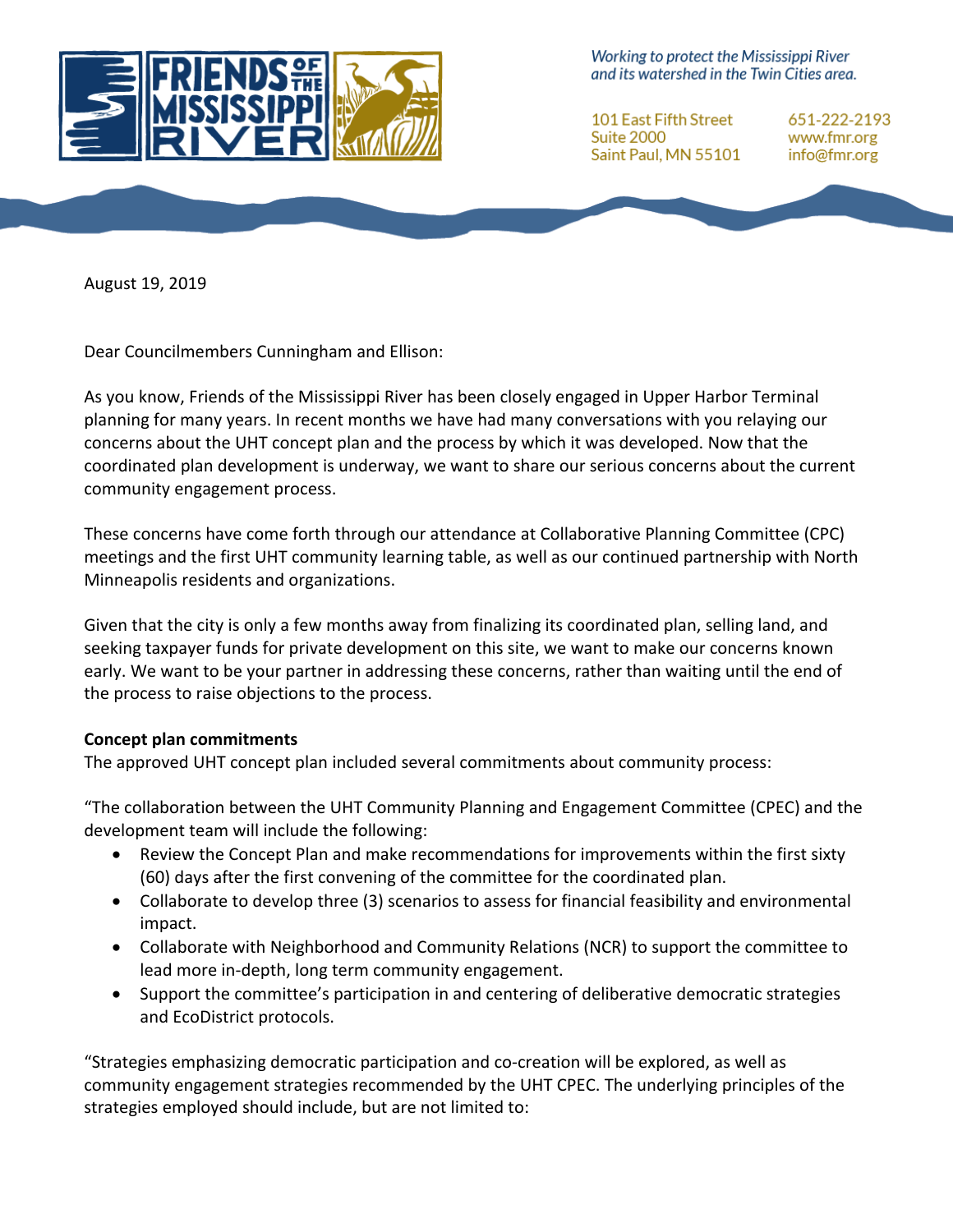- Transparency in decision-making, including the consideration and clear communication of multiple options based on desirability and feasibility.
- Co-creation between community members and the development team through each step of the process.
- Engagement that draws in new participants and seeks to close potential knowledge gaps between the technical experts and community members and vice versa.
- The engagement process should build knowledge, skills, and leadership in the community.
- Clearly defined goals and metrics to measure progress should be employed to evaluate the engagement process."

# **Concept plan commitments not on track**

Our observations of the first CPC meetings have shown that the city's concept plan commitments are not yet being met—and with the entire process slated to wrap up in just a few months, there's not much time to course-correct.

The CPC's first meeting was June 26, meaning that by August 25 the CPC is supposed to have reviewed the concept plan and recommended improvements. To date, the CPC has not reviewed several key elements of the concept plan and has not had time for in-depth discussion about the plan elements that have been presented to them. While members have offered many recommendations for improvement, it's not clear whether or how those recommendations might be incorporated into alternative development scenarios that will include sufficient detail and time to assess for community and environmental impact and financial feasibility.

This lack of clarity is a consistent theme at CPC meetings and consumes the majority of the meeting time. At the fourth CPC meeting on August 14, many members expressed ongoing confusion about what decisions the CPC is making; the timeline for making those decisions; what the coordinated plan must include; and the project's goals, values, and priorities. These basic questions should have been addressed months ago as part of the concept plan's commitment to democratic participation and cocreation.

Several other aspects of the concept plan are also not being carried out:

- The CPC has not been asked to recommend community engagement strategies.
- We are not aware of any further engagement being supported by the Neighborhood and Community Relations Department.
- We have heard no discussion at the CPC about EcoDistrict protocols nor about centering deliberative democratic strategies. In fact, a large portion of the CPC meeting time has been taken up by presentations from the city and development team, not by democratic decisionmaking with committee members.
- No goals or metrics to evaluate the engagement process have been shared.

# **Community process is being rushed**

The insufficient timeline for this phase of project development and community engagement is contributing to a sense of disorder and lack of confidence in the process among participants and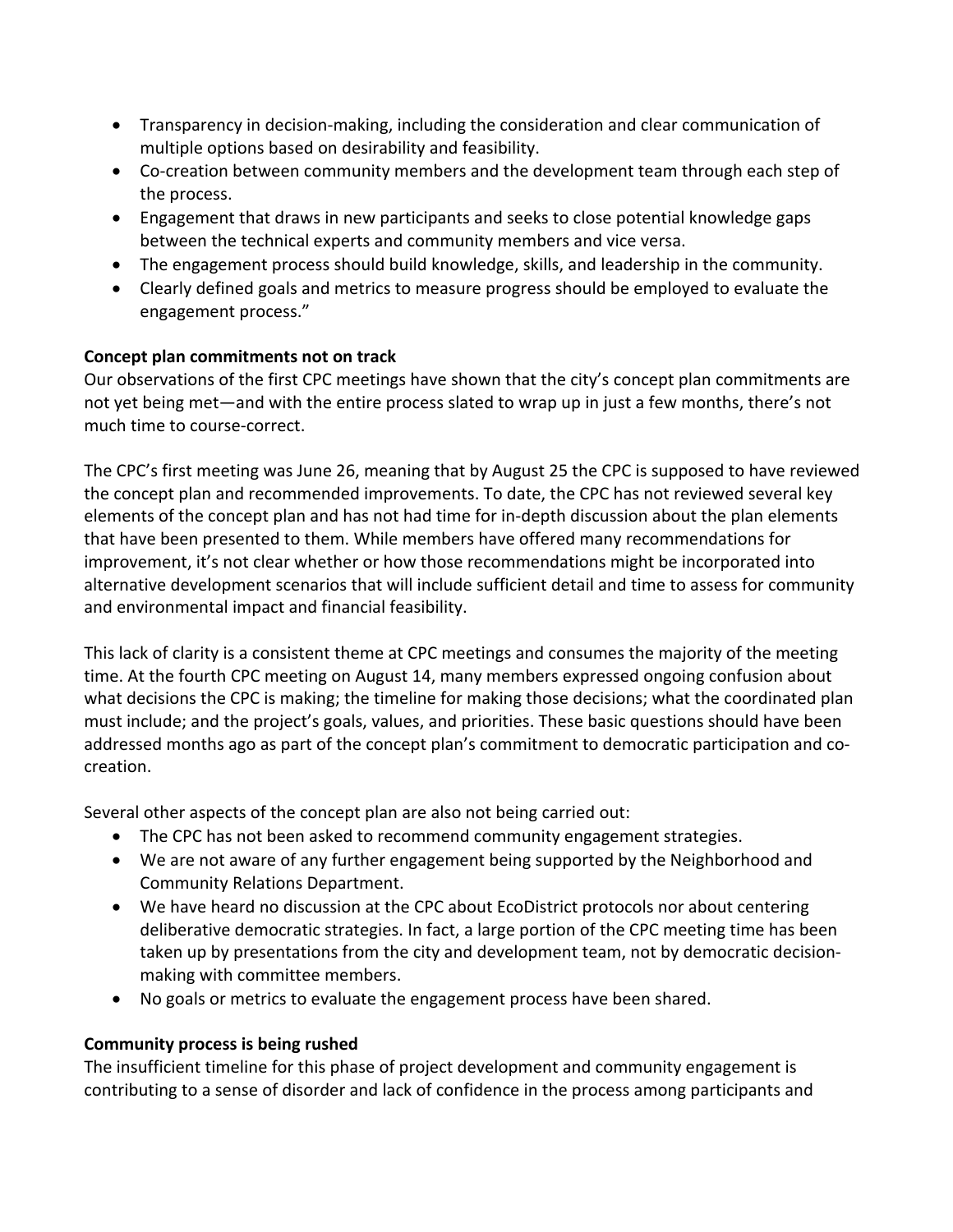attendees. CPC members continually voice concerns at their meetings about not having sufficient time before the project moves ahead whether or not they've completed their recommendations.

The engagement events open to the community at-large (the learning tables and deliberation days) are 4-8 hours long because there is not sufficient time to cover all of the subject matter in smaller, more accessible segments. Furthermore, early events and CPC meetings don't seem to have been fully thought through or well-planned. Every event that misses the mark is another day lost in this very short engagement period.

Already, the forthcoming learning table that was supposed to be dedicated to discussing the concert stadium has been changed to a housing focus because of feedback that the first learning table about housing was insufficient. It's not clear when community members will have the opportunity for indepth discussion about the concert stadium—the key underpinning of the entire concept plan.

This rushed process suggests that the city's goal is not to center North Minneapolis residents in this project. It suggests that the city's goal is to help United Properties and First Avenue advance their development plan with as few delays and inconveniences as possible.

## **Lack of public accessibility and engagement**

The opportunities for community members to share their feedback about the project are limited. The city's UHT website does not include sufficient details about upcoming engagement events and the city's social media channels are not sharing information about UHT (despite a blurb in North News encouraging readers to follow the city's social media channels to learn about UHT).

Furthermore, the existing engagement events also fall short in their implementation. The community learning tables and deliberation days, marketed as the key opportunities for public voice in the project, are 4-8 hour long workshops. Asking community members to participate in all-day meetings, and sometimes even 12 hours of learning table/deliberation day events in a single week, excludes community members who can't devote such large block of time and actually discourages participation from a diverse and representative sample of community members.

The first four-hour learning table was only announced a week in advance. Childcare, transportation, interpretation, and stipends/compensation were not provided. *These are not accessible events.* 

The first eight-hour deliberation day is scheduled for the same day as West Broadway Open Streets, demonstrating that the project team is not interested in being out with the community, but instead in waiting for the community to come to them. No outreach events beyond the 4-8 hour learning tables and deliberation days have been announced.

We are not aware of any culturally-specific outreach being carried out with North Minneapolis' immigrant communities, nor with the American Indian community that has 1,500 years of history on this site.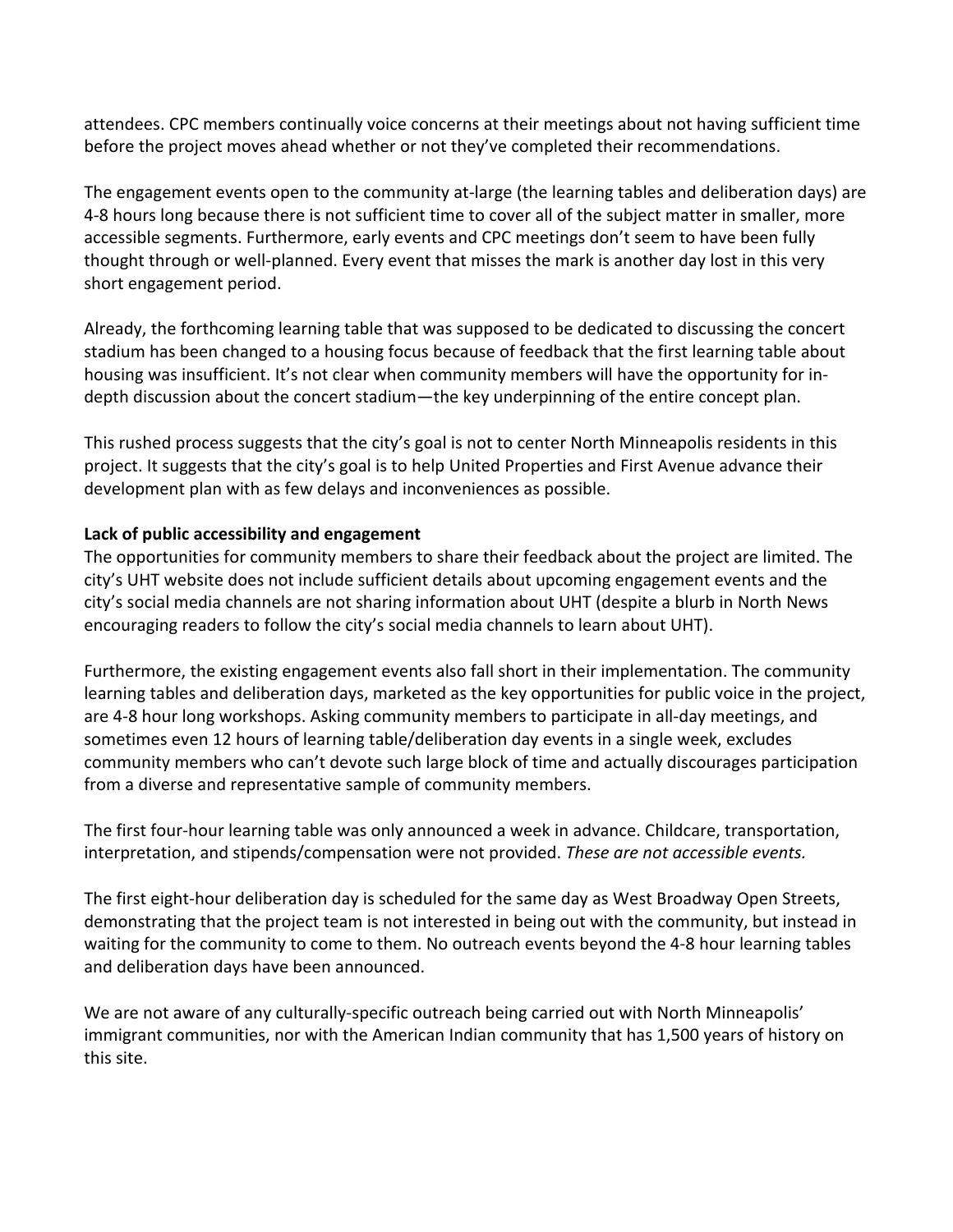Some UHT community engagement activities are being carried out by community organizations with which the city has partnered—but this is not an excuse for the city to abdicate responsibility for delivering an effective and inclusive community process. Upper Harbor Terminal is the city's project, on the city's land, led by city leadership. City staff frequently remind us that they are working at the direction of the mayor and city council. Therefore the ultimate responsibility lies with you to ensure that the engagement process is successful.

## **Lack of participation by elected leaders**

Despite the lack of sufficient advertising and accessibility, community members attended the first learning table—and they voiced several major concerns with the project. We didn't hear any comments at the event in support of the concept plan. But *not a single elected official* was at the first learning table to listen (Councilmembers Fletcher and Reich later told us they didn't even know it was happening). CPC members are also expressing many serious concerns about the concept plan and process, yet Councilmember Cunningham has been the only member of the city council attending CPC meetings.

When we first approached city and state leaders about our concerns with Upper Harbor Terminal, we were told, "The community has told us they support the concept plan." That's not what we heard from community members then, and it's not what we're hearing from community members at recent engagement events. The community learning tables are not authentic opportunities for dialogue between residents and project decision-makers because you haven't been there. Residents deserve to speak directly with you at these events and to receive responses to their questions and concerns.

#### **Lack of consultative expertise available to residents**

Residents have voiced several requests at the CPC meetings and learning table for a broader range of experts and ideas to be presented, particularly around affordable housing. This hasn't happened. United Properties and First Avenue have been the primary presenters at CPC meetings and the learning table. Their proposed models are limited and are centered around their own profit. The development team is being allowed to control the narrative and content of meetings that are supposed to be centered around resident voice and resident ideas.

This phase of development planning is short—only a matter of months. Given that the city took months to plan its engagement strategies between when the concept plan was approved and when community outreach began, we're disappointed by how disjointed, unclear, and rushed this phase has been. More of this time between concept plan approval and community engagement should have been given to designing a better engagement process and/or actually carrying out outreach. It's not clear what these intervening months were spent doing if the process is still this lacking.

We do not believe that this process will result in genuine democratic community influence over the UHT coordinated plan. We urge you to make immediate changes by extending the planning process, delaying the coordinated plan approval and land sale, expanding the breadth of your outreach, and planning future engagement events more thoughtfully. We ask that you: